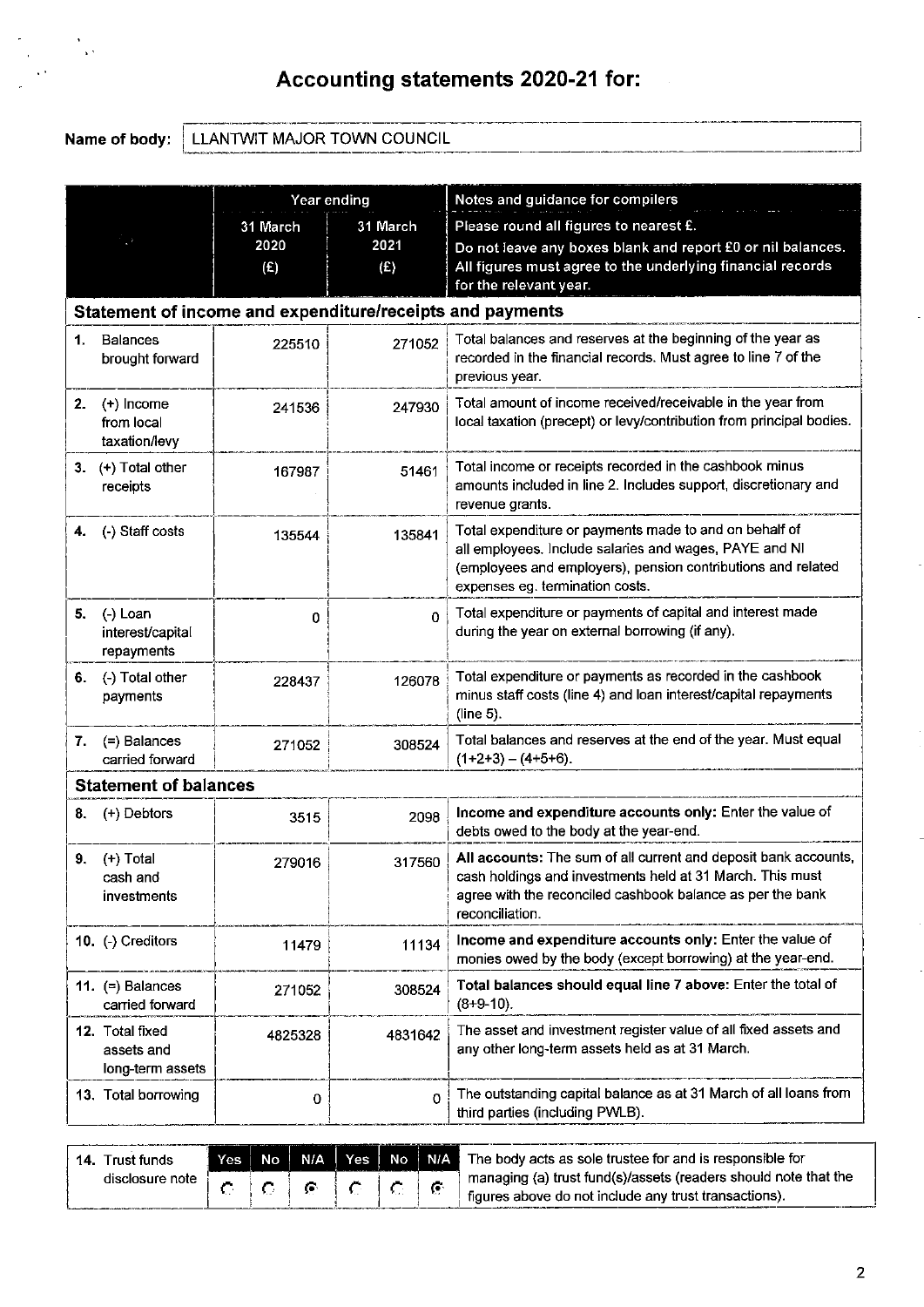# **Annual Governance Statement (Part 1)**

We acknowledge as the members of the Council/Board/Committee, our responsibility for ensuring that there is a sound system of internal control, including the preparation of the accounting statements. We confirm, to the best of our knowledge and belief, with respect to the accounting statements for the year ended 31 March 2021, that:

|    |                                                                                                                                                                                                                                                                                                                                 |     | Agreed?       | 'YES' means that the                                                                                                                                                      | PG Ref   |
|----|---------------------------------------------------------------------------------------------------------------------------------------------------------------------------------------------------------------------------------------------------------------------------------------------------------------------------------|-----|---------------|---------------------------------------------------------------------------------------------------------------------------------------------------------------------------|----------|
|    |                                                                                                                                                                                                                                                                                                                                 | Yes | No*           | Council/Board/Committee:                                                                                                                                                  |          |
|    | 1. We have put in place arrangements for:<br>effective financial management during the year;<br>and<br>the preparation and approval of the accounting<br>statements.                                                                                                                                                            | √   |               | Properly sets its budget and<br>manages its money and prepares<br>and approves its accounting<br>statements as prescribed by law.                                         | 6, 12    |
|    | 2. We have maintained an adequate system of internal<br>control, including measures designed to prevent<br>and detect fraud and corruption, and reviewed its<br>effectiveness.                                                                                                                                                  | √   |               | Made proper arrangements<br>and accepted responsibility for<br>safeguarding the public money<br>and resources in its charge.                                              | 6, 7     |
|    | 3. We have taken all reasonable steps to assure<br>ourselves that there are no matters of actual or<br>potential non-compliance with laws, regulations and<br>codes of practice that could have a significant<br>financial effect on the ability of the Council/Board/<br>Committee to conduct its business or on its finances. | √   |               | Has only done things that it has<br>the legal power to do and has<br>conformed to codes of practice and<br>standards in the way it has done so.                           | 6        |
|    | 4. We have provided proper opportunity for the<br>exercise of electors' rights in accordance with the<br>requirements of the Accounts and Audit (Wales)<br>Regulations 2014.                                                                                                                                                    | √   |               | Has given all persons interested<br>the opportunity to inspect the body's<br>accounts as set out in the notice of<br>audit.                                               | 6,23     |
| 5. | We have carried out an assessment of the risks<br>facing the Council/Board/Committee and taken<br>appropriate steps to manage those risks, including<br>the introduction of internal controls and/or external<br>insurance cover where required.                                                                                | √   |               | Considered the financial and other<br>risks it faces in the operation of<br>the body and has dealt with them<br>properly.                                                 | 6, 9     |
|    | 6. We have maintained an adequate and effective<br>system of internal audit of the accounting records<br>and control systems throughout the year and have<br>received a report from the internal auditor.                                                                                                                       | G.  | $\mathcal{C}$ | Arranged for a competent person,<br>independent of the financial controls<br>and procedures, to give an objective<br>view on whether these meet the<br>needs of the body. | 6, 8     |
|    | 7. We have considered whether any litigation,<br>liabilities or commitments, events or transactions,<br>occurring either during or after the year-end, have a<br>financial impact on the Council/Board/Committee<br>and, where appropriate, have included them on the<br>accounting statements.                                 | √   |               | Disclosed everything it should have<br>about its business during the year<br>including events taking place after<br>the year-end if relevant.                             | 6        |
|    | 8. We have taken appropriate action on all matters<br>raised in previous reports from internal and external<br>audit.                                                                                                                                                                                                           | √   |               | Considered and taken<br>appropriate action to address<br>issues/weaknesses brought to its<br>attention by both the internal and<br>external auditors.                     | 6, 8, 23 |
|    | 9. Trust funds $-$ in our capacity as trustee, we have:                                                                                                                                                                                                                                                                         | Yes | N/A<br>No     | Has met all of its responsibilities                                                                                                                                       | 3,6      |

| $\sim$ $\sim$ | The Change Through Capacity as the color the matter. |  |
|---------------|------------------------------------------------------|--|
|               | discharged our responsibility in relation to the     |  |
|               | accountability for the fund(s) including financial   |  |
|               | reporting and, if required, independent              |  |
|               | examination or audit.                                |  |

where it is a sole managing trustee of a local trust or trusts.  $\sqrt{ }$ 

\* Please provide explanations to the external auditor on a separate sheet for each 'no' response given; and describe what action is being taken to address the weaknesses identified.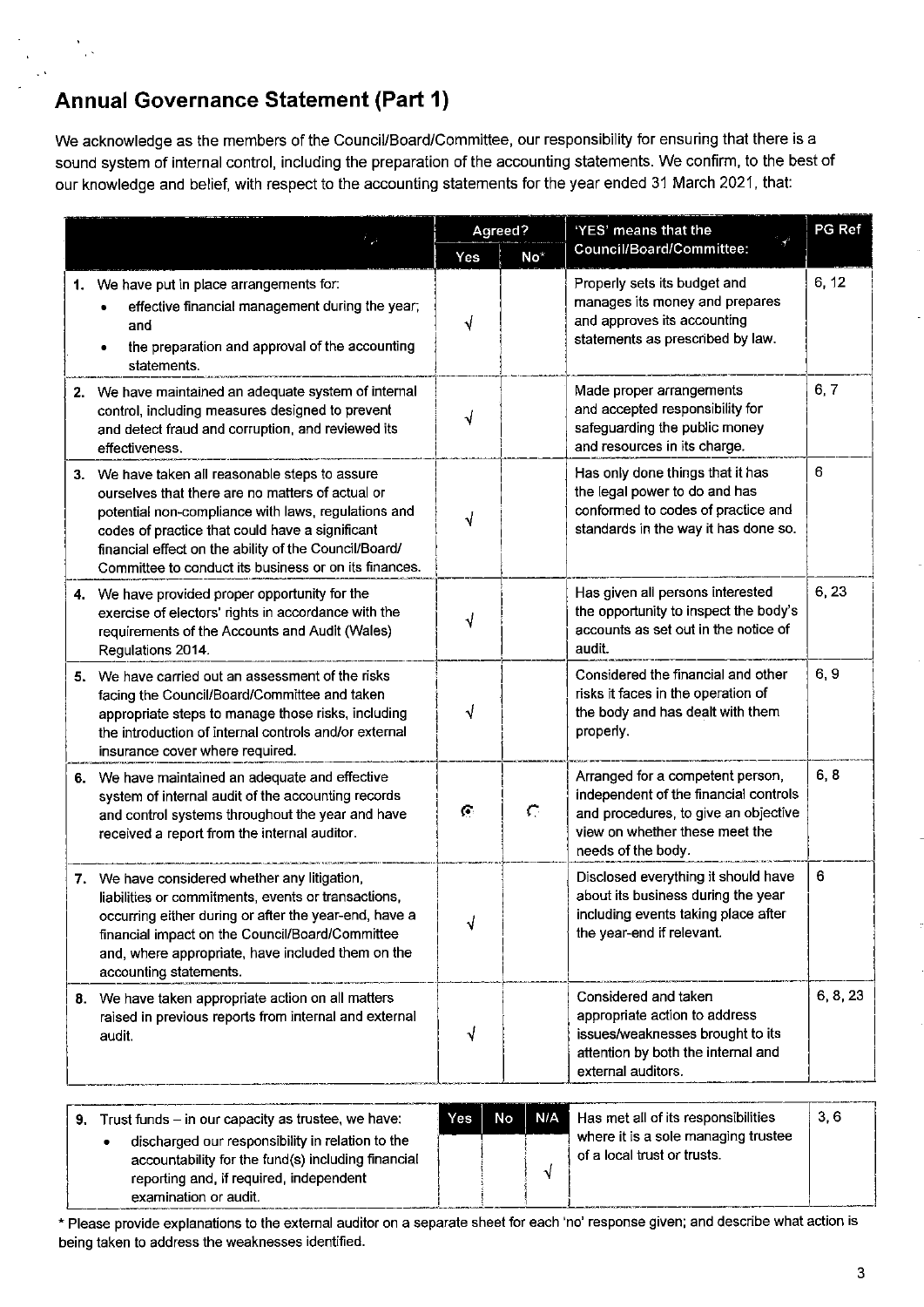### Additional disclosure notes\*

|    | Governance Statement                                                                                                                                                                                                                                                                                                                                                                                                                                                                                                                                                                                                 |
|----|----------------------------------------------------------------------------------------------------------------------------------------------------------------------------------------------------------------------------------------------------------------------------------------------------------------------------------------------------------------------------------------------------------------------------------------------------------------------------------------------------------------------------------------------------------------------------------------------------------------------|
|    | 1. Expenditure under S137 Local Government Act 1972 and S2 Local Government Act 2000                                                                                                                                                                                                                                                                                                                                                                                                                                                                                                                                 |
|    | Section 137(1) of the 1972 Act permits the Council to spend on activities for which it has no other specific powers if the<br>Council considers that the expenditure is in the interests of, and will bring direct benefit to, the area or any part of it, or all or<br>some of its inhabitants, providing that the benefit is commensurate with the expenditure. Section 137(3) also permits the<br>Council to incur expenditure for certain charitable and other purposes. The maximum expenditure that can be incurred under<br>both section 137(1) and (3) for the financial year 2020-21 was £8.32 per elector. |
|    | In 2020-21, the Council made payments totalling £__2053.60 under section 137. These payments are<br>included within 'Other payments' in the Accounting Statement.                                                                                                                                                                                                                                                                                                                                                                                                                                                    |
| 2. |                                                                                                                                                                                                                                                                                                                                                                                                                                                                                                                                                                                                                      |
|    |                                                                                                                                                                                                                                                                                                                                                                                                                                                                                                                                                                                                                      |
|    |                                                                                                                                                                                                                                                                                                                                                                                                                                                                                                                                                                                                                      |
|    |                                                                                                                                                                                                                                                                                                                                                                                                                                                                                                                                                                                                                      |
|    |                                                                                                                                                                                                                                                                                                                                                                                                                                                                                                                                                                                                                      |
| 3. |                                                                                                                                                                                                                                                                                                                                                                                                                                                                                                                                                                                                                      |
|    |                                                                                                                                                                                                                                                                                                                                                                                                                                                                                                                                                                                                                      |
|    |                                                                                                                                                                                                                                                                                                                                                                                                                                                                                                                                                                                                                      |
|    |                                                                                                                                                                                                                                                                                                                                                                                                                                                                                                                                                                                                                      |
|    |                                                                                                                                                                                                                                                                                                                                                                                                                                                                                                                                                                                                                      |
|    |                                                                                                                                                                                                                                                                                                                                                                                                                                                                                                                                                                                                                      |
|    |                                                                                                                                                                                                                                                                                                                                                                                                                                                                                                                                                                                                                      |

The following information is provided to assist the reader to understand the accounting statement and/or the Annual

\* Include here any additional disclosures the Council considers necessary to aid the reader's understanding of the accounting statement and/or the annual governance statement.

### **Council/Board/Committee approval and certification**

The Council/Committee is responsible for the preparation of the accounting statements and the annual governance statement in accordance with the requirements of the Public Audit (Wales) Act 2004 (the Act) and the Accounts and Audit (Wales) Regulations 2014.

| Certification by the RFO                                            | Approval by the Council/Board/Committee          |  |  |  |
|---------------------------------------------------------------------|--------------------------------------------------|--|--|--|
| certify that the accounting statements contained in this Annual     | confirm that these accounting statements and     |  |  |  |
| Return presents fairly the financial position of the Council/Board/ | Annual Governance Statement were approved by the |  |  |  |
| Committee, and its income and expenditure, or properly presents     | Council/Board/Committee under minute reference:  |  |  |  |
| receipts and payments, as the case may be, for the year ended       | 734                                              |  |  |  |
| 31 March 2021.                                                      | Minute ref:                                      |  |  |  |
| RFO signature:                                                      | Chair of meeting signature: Wavell               |  |  |  |
| Name:                                                               | CLLR DAVID POWELL                                |  |  |  |
| RUTH QUINN                                                          | Name:                                            |  |  |  |
| Date:                                                               | Date:                                            |  |  |  |
| 18.                                                                 | <b>TUNE 2021</b>                                 |  |  |  |
| 2021                                                                | $2 -$                                            |  |  |  |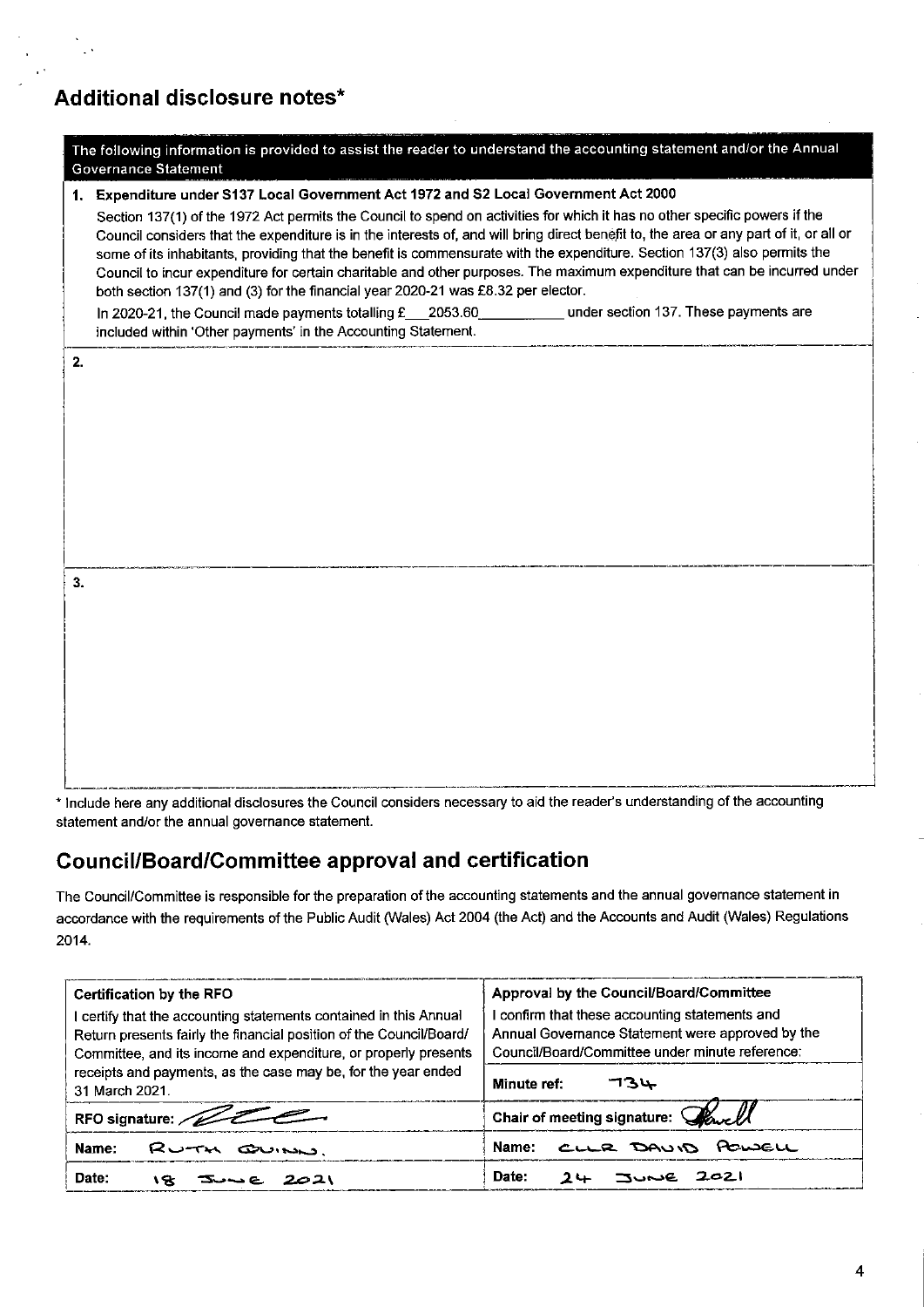## **Auditor General for Wales' Audit Certificate and report**

I report in respect of my audit of the accounts under section 13 of the Act, whether any matters that come to my attention give cause for concern that relevant legislation and regulatory requirements have not been met. My audit has been conducted in accordance with guidance issued by the Auditor General for Wales.

I certify that I have completed the audit of the Annual Return for the year ended 31 March 2021 of:

Llantwit Major Town Council

### **Auditor General's report**

#### **Audit opinion - Unqualified**

On the basis of my review, in my opinion no matters have come to my attention giving cause for concern that in any material respect, the information reported in this Annual Return:

- has not been prepared in accordance with proper practices;
- that relevant legislation and regulatory reguirements have not been met;
- is not consistent with the Council's/Committee's governance arrangements; and
- that the Council/Committee does not have proper arrangements in place to secure economy, efficiency and effectiveness in its use of resources.

**Date: 02/03/2022**

#### **Other matters arising and recommendations**

There are no further matters I wish to draw to the Council's attention.

bryde trans

**Deryck Evans, Audit Manager, Audit Wales For and on behalf of the Auditor General for Wales**

**\*** Delete as appropriate.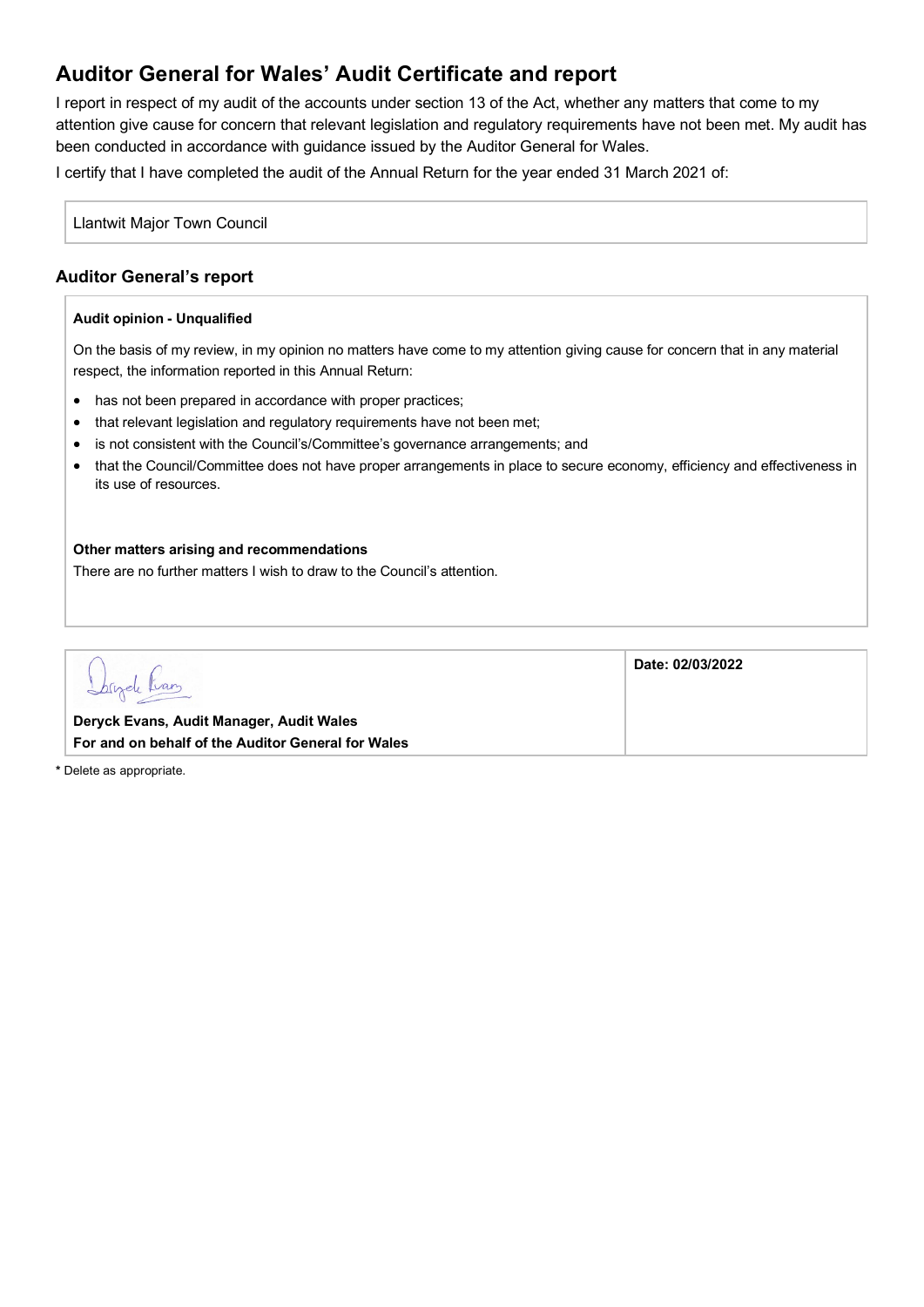### Annual internal audit report to:

Name of body:

Llantwit Major Town Council

The Council/Board/Committee's internal audit, acting independently and on the basis of an assessment of risk, has included carrying out a selective assessment of compliance with relevant procedures and controls expected to be in operation during the financial year ending 31 March 2021.

The internal audit has been carried out in accordance with the Council/Board/Committee's needs and planned coverage. On the basis of the findings in the areas examined, the internal audit conclusions are summarised in this table. Set out below are the objectives of internal control and the internal audit conclusions on whether, in all significant respects, the following control objectives were being achieved throughout the financial year to a standard adequate to meet the needs of the Council/Board/Committee.

|                                                                                                                                                                                                        | Agreed? |                 |                                |  | Outline of work undertaken as part of<br>the internal audit (NB not required if<br>detailed internal audit report presented<br>to body) |  |
|--------------------------------------------------------------------------------------------------------------------------------------------------------------------------------------------------------|---------|-----------------|--------------------------------|--|-----------------------------------------------------------------------------------------------------------------------------------------|--|
|                                                                                                                                                                                                        |         | No <sup>*</sup> | N/A<br><b>Not</b><br>covered** |  |                                                                                                                                         |  |
| 1. Appropriate books of account have<br>been properly kept throughout the<br>year.                                                                                                                     |         |                 |                                |  |                                                                                                                                         |  |
| 2. Financial regulations have been<br>met, payments were supported by<br>invoices, expenditure was approved<br>and VAT was appropriately<br>accounted for.                                             |         |                 |                                |  |                                                                                                                                         |  |
| 3. The body assessed the significant<br>risks to achieving its objectives<br>and reviewed the adequacy of<br>arrangements to manage these.                                                             |         |                 |                                |  |                                                                                                                                         |  |
| 4. The annual precept/levy/resource<br>demand requirement resulted from<br>an adequate budgetary process,<br>progress against the budget was<br>regularly monitored, and reserves<br>were appropriate. |         |                 |                                |  |                                                                                                                                         |  |
| 5. Expected income was fully<br>received, based on correct prices,<br>properly recorded and promptly<br>banked, and VAT was appropriately<br>accounted for.                                            |         |                 |                                |  |                                                                                                                                         |  |
| 6. Petty cash payments were<br>properly supported by receipts,<br>expenditure was approved and<br>VAT appropriately accounted for.                                                                     |         |                 |                                |  |                                                                                                                                         |  |
| 7. Salaries to employees and<br>allowances to members were paid<br>in accordance with minuted<br>approvals, and PAYE and NI<br>requirements were properly applied.                                     |         |                 |                                |  |                                                                                                                                         |  |
| 8. Asset and investment registers<br>were complete, accurate,<br>and properly maintained.                                                                                                              |         |                 |                                |  |                                                                                                                                         |  |